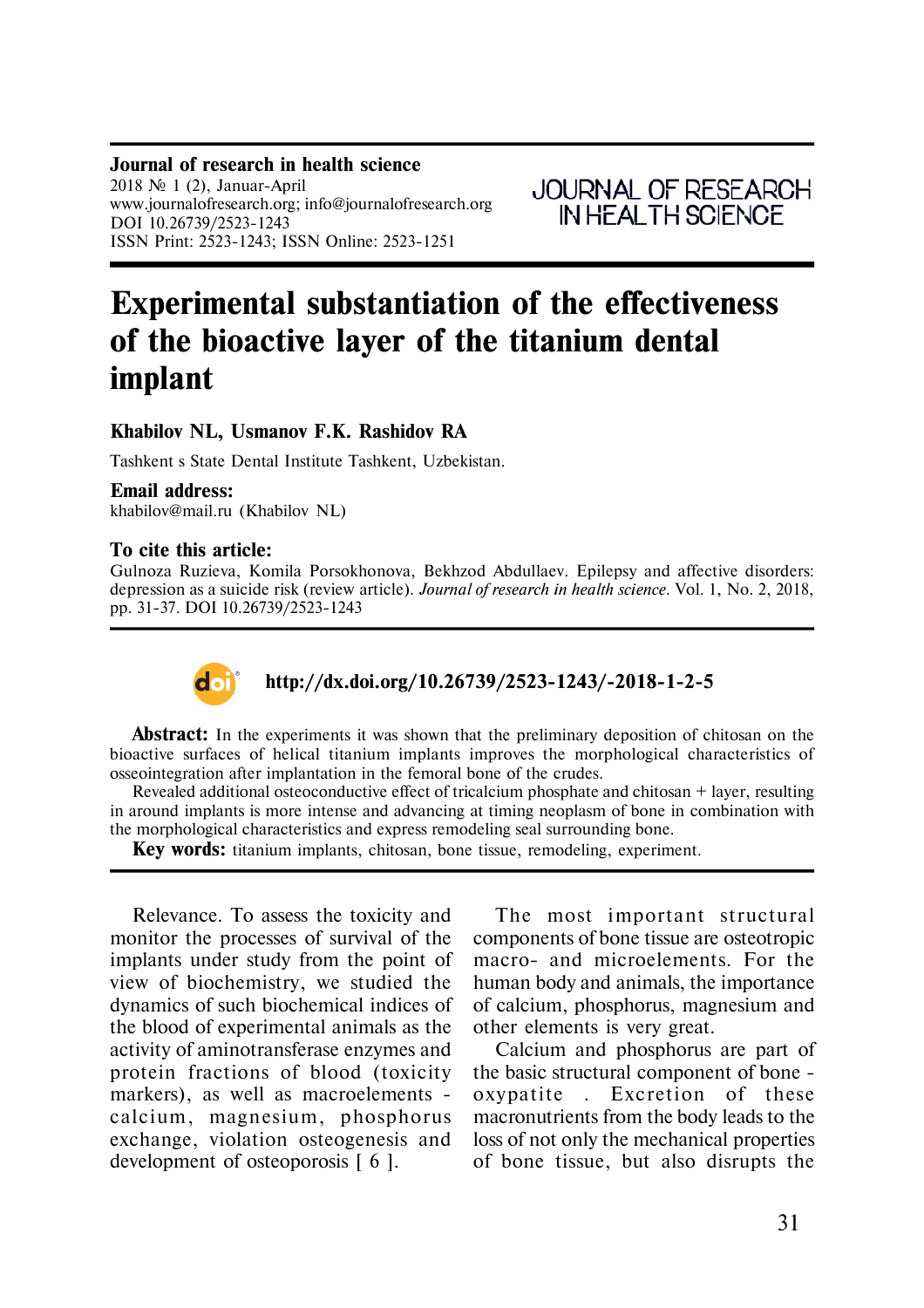Khabilov NL, Usmanov F.K. Rashidov RA. Experimental substantiation of the effectiveness of the bioactive layer of the titanium dental implant.

balance of mineral metabolism in the body, thereby causing a chain of pathological changes in all systems and organs [1, 5 ].

It is known that the formation of osteoporosis is accompanied by a decrease in the level of magnesium in bone tissue, which contributes to the instability of hydroxyapatite crystals and negatively affects energy metabolism [ 8 ].

In connection with the importance of mineral metabolism in osteogenesis, a number of investigators studied the dynamics of changes in the amount of calcium, magnesium and phosphorus in blood serum and bone when studying the survival of implants with calcium phosphate and other sputterings [ 2, 6, 8, 10 ].

**Objective:** To assess the effectiveness of the application of the domestic bioactive layer of tricalcium phosphate / chitosan on dental implants according to the morphological state of bone tissue in the experiment.

**Objects of research** - titanium dental implants with bioactive tricalcium phosphate / chitosan coating and bone rabbits after implantation.

**Materials and methods of research.** In the work 18 thoroughbred rabbits with a body weight of 4200-4300 were used. The animals were kept in the vivarium of the Intercollegiate Scientific Research Laboratory (TINA) on a standard diet, taking into account the provisions of the international convention on "Rules for working with experimental animals" ( European Communities Council Directives of 24 November 1986, 86  $\setminus$  $609 \text{ } \setminus \text{EEC}$ . Under general anesthesia animals were implanted in the hind pawInvestigated implants. As a comparison, another group of animals

was implanted with titanium implants without sputtering.

Titanium dental implants with a spray of bioactive tricalcium phosphate / chitosan coating and titanium dental implants without the deposition of a bioactive layer were established after general anesthesia. Animals injected intravenously into the ear vein with a freshly prepared solution of sodium ethaminal at a dose of 40 mg / kg, then after the onset of deep sleep, a 0.5% solution of novocaine was administered topically subcutaneously. After removing the wool at the site of the future operation and aseptic treatment of the skin with an alcohol solution of iodine, skin sections of 4-5 cm with a subsequent cut of muscle layers were made. By flaking out the skinmuscle flap, access was obtained to the head of the femur. Osteoplastic surgery for the implantation of a dental implant is made by a drill with a diameter of 1 mm with a speed of 1000 rpm. with irrigation with physiological solution. Then, a serial drilling was carried out with a drill with a diameter of 1.5 with a rotation speed of 800 rpm. with irrigation with physiological solution.Rotating movement of a special key set implants, after their installation. When applying the seams, a standard layer technique (4-0 vitryl for inner layers, 4-0 nylon for the skin) was used.

The general state of laboratory animals was monitored hourly during the first day, and once a day during the next 90 days of the experiment. Before the study and throughout the experiment, clinical signs of possible intoxication were recorded: general condition of animals, feed and water intake, change in body weight (every three days),characteristics of behavior, intensity and nature of motor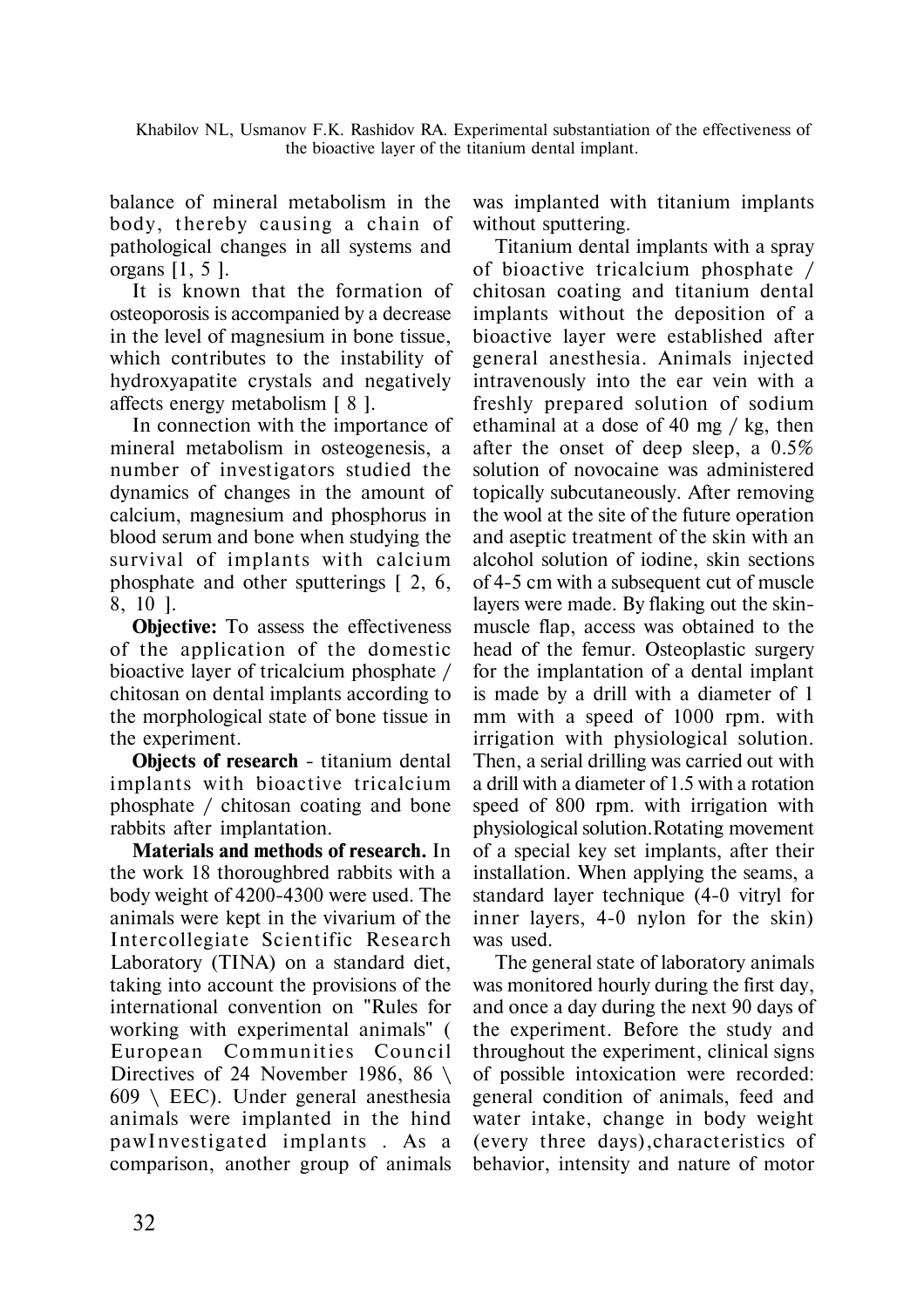activity, coordination of movements, response to external stimuli, frequency and depth of respiratory movements, the state of the wool and skin, mucous membrane color, tail position, quantity and type of fecal masses.

For the entire period of the experiments, all laboratory animals were kept in standard vivarium conditions and were on a high-grade laboratory food diet with free access to water.

In the dynamics (after 1,2,3 months after implant placement), the X-ray of the implantation site was performed.

### **Histomorphological studies.**

For conducting morphological studies after euthanizing animals made a fence fragment proximal department great e tibia bones. Material fixed at 10% solution neutralformalin, a after commit decalcified at 25% solution organic acids Trilon B. After traditional postings and fill at paraffin produced serial sections thickness 8 m. The preparations were stained with hematoxylin and eosin. Microscopic examination was carried out using a light microscope MICMED-2 from increase at 40, 100, 200 and 400 time.

### **RESULTS AND DISCUSSION**

#### **Results of histo- morphological studies of bone tissue of rabbits.**

After 1, 2 and 3 months after the operation, femoral removal was carried out followed by a resection of the bone sampling head for histological examination from the sites,where the graft adjoined. Material fixed at 10% solution neutral formalin, a after commit decalcified at 25% solution organic acids Trilon B. After traditional postings and fill atparaffin produced serial sections thick 8 m. Preparations stained hematoxylin and eosin.

When morphological examination of bone tissue during implantation of the

dental implant with the deposition of the bioactive layer after 1 month in contrast to the control group and 2 groups (implants without sputtering) In the bone tissue of the rabbits of group 3, a significant 40-50% filling of the implant surface outside a loose, sometimes dense connective tissue. Fibroblasts with collagen fibers leaving them are visible, as well as elements of revascularization .

AT preparations of rabbits of group 3 after 2 months in The regenerated zone reveals a formed lamellar bone tissue surrounded by sections of the soft-fibrous connective tissue with single capillaries. By peri phery of the areas of the osteoplastic material, active osteoblasts are determined, which is due to the formation of the newly formed bone tissue (in Figure 1 it is indicated by an arrow). AT Active macrophages are found in the regeneration zone and osteoclasts that perform resorption of the implant. The osteoplastic material is gradually replaced by a connective tissue and forming bone beams. AT interosseous cells are determined elements of myeloid- li poid bone marrow (Figure 1).



**Fig.1. Formation of bone tissue after application of osteoplastic material 2 months after the implantation of dental implants with the deposition** of a bioactive layer. Coloring GE. Ув: о к.10 х **îá.1 0.**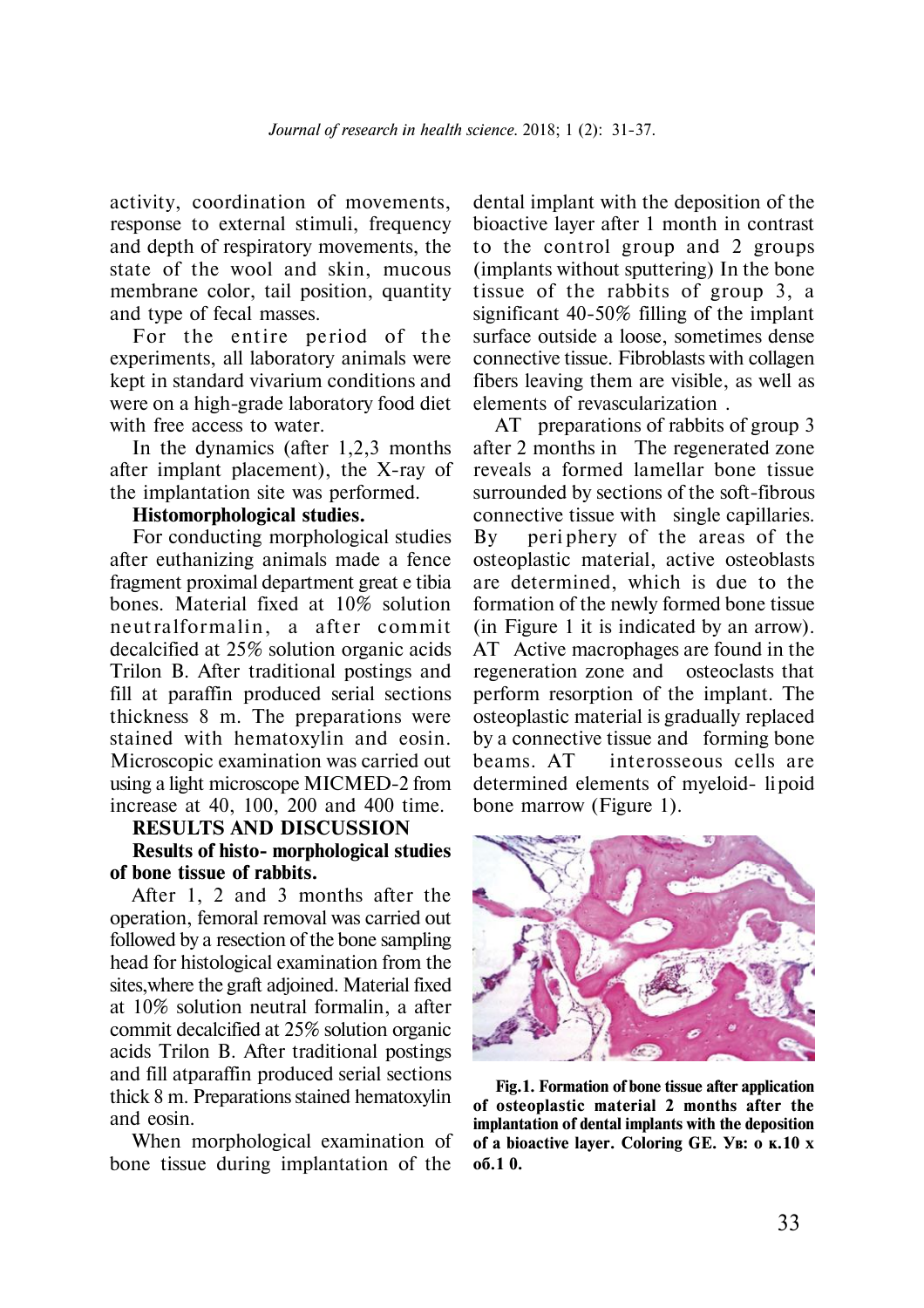Khabilov NL, Usmanov F.K. Rashidov RA. Experimental substantiation of the effectiveness of the bioactive layer of the titanium dental implant.

Also, in the histological study of biopsy specimens in The bone girders of dense spongy bone were found in the regeneration zone. AT interosseous cells was determined by the soft-fibrous connective tissue with a large number of newly formed capillaries (in Figure 2 indicated by arrows). By edge of bone beams single osteoclasts, also there are single osteoblasts. **Figure 3. Mature bone tissue, distant from the**



**Figure 2. Formation of bone tissue after the application of osteoplasticmaterial 2 months after the implantation of dental implants with the** deposition of a bioactive layer. Coloring GE. YB  $: 0 \times 10 \times 06.1$  0.

In the course of the experiment, in order to exclude the deformation of the surrounding bone tissue after the implant application, a piece was taken from a bone tissue that was distant by 1 cm. The study did not reveal atypical or dysplastic changes in the structure of bone tissue. In addition, the formation of bone beads of the lamellar bone, represented by a small number of osteocytes and dense compact bone substance (indicated by the arrows in Figure 3). Between the bony beams there are channels with loose unshaped connective tissue containing fibroblasts and fibrocytes, there are single vessels of the microcirculatory bed.



**implantation zone after 3 months of experiments. Staining with hematoxylin and eosin. Coloring GE.** Ув: ок.10 х об.10.

## **Results of X-ray studies of bone tissue of rabbits after implantation.**

Comparison X-ray images and results of morphological studies allowed to establish the development of contact osteogenesis (formation of bone tissue on the surface of the implant), starting from 30 days of research in animals of the 3rd group. In dental implantation with the deposition of the bioactive layer under study migration of osteogenic cells directly on the surface of the implant with the partici pation of fibrin fibers of the blood clot was noted. The presence in the blood clot of the progngators (cells for bone creation) promoted the acceleration of the regeneration process (Fig. 4). A comparative analysis of the periods of osteogenesis in animals of the 2nd and 3rd groups made it possible to state that the dental implant with bioactive sputtering possesses physical properties closest to natural tissues . The surface of bioactive sputtering tricalcium phosphate+ chitosan provided adsorption of proteins and adhesion of cells, organic and mineral components of bone matrix.

Titanium implants with tricalcium phosphate  $+$  chitosan coating on comparison of from titanium implants without sputtering more actively participate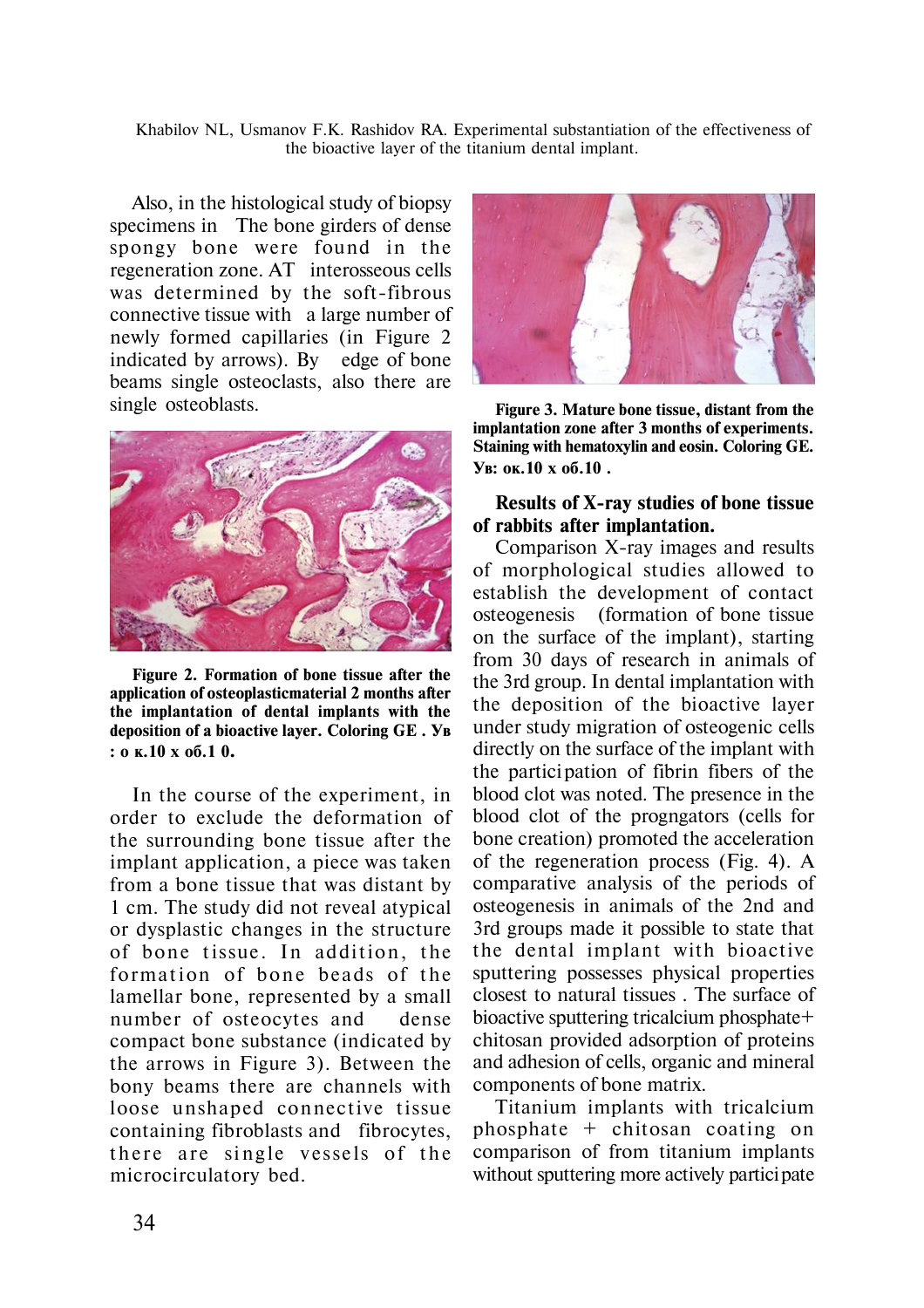at organotypic restructuringzone bone defect. AT experienced groups tracked change rate of osteogenesis and quality of bone reshaping. AT particular, It was it is established, what in rabbits in 3 groups the first manifestations organotypic restructuring were observed already on the 60th day with the formation of massive bone beams and hematopoietic foci, whereas in the animals of the 2nd group manifestations were less are expressed and emerged only on 90th day. In addition, the number of newly formed bone tissues and intensity of organotypicrestructuring prevails in the group with use of tricalcium phosphate + chitosan spraying. This trend manifested itself as on early, So and on remote periods of experiments (Figures 5, 6, 8).

X-ray data and morphological research demonstrated the difference at quality bone restructuring in rabbits of 2 and 3 groups. Bioactive sputtering on a dental implant tricalcium phosphate + chitosan showed a pronounced Ability to organotypic reorganization as early as the 30th day. On the contrary, titanium implant without a bioactive coating showed the least osteogenic activity at all times of observation.



**Fig. 4 . Bone tissue around the implant with a deposition on the 7th day . Around the implant is a rarefaction of bone structures. Fig. 5. Bone tissue around the implant with a deposition on day 21.**

**Noted filling the implant surface the outside is loose connective tissue.**



**Fig. 5 . Bone tissue around the implant with a deposition on day 21. Noted filling the implant surface the outside is loose connective tissue.**



**Fig. 6. Bone tissue around the implant with a deposition after 1 month. Noted filling the implant sur face externally loose, sometimes dense connective tissue Fig. 7. Bone tissue around the implant with a deposition after 2 months. Strong integration ofimplant with deposition in the bone.**



**Fig. 7. Bone tissue around the implant with a deposition after 2 months. Strong integration ofimplant with deposition in the bone.**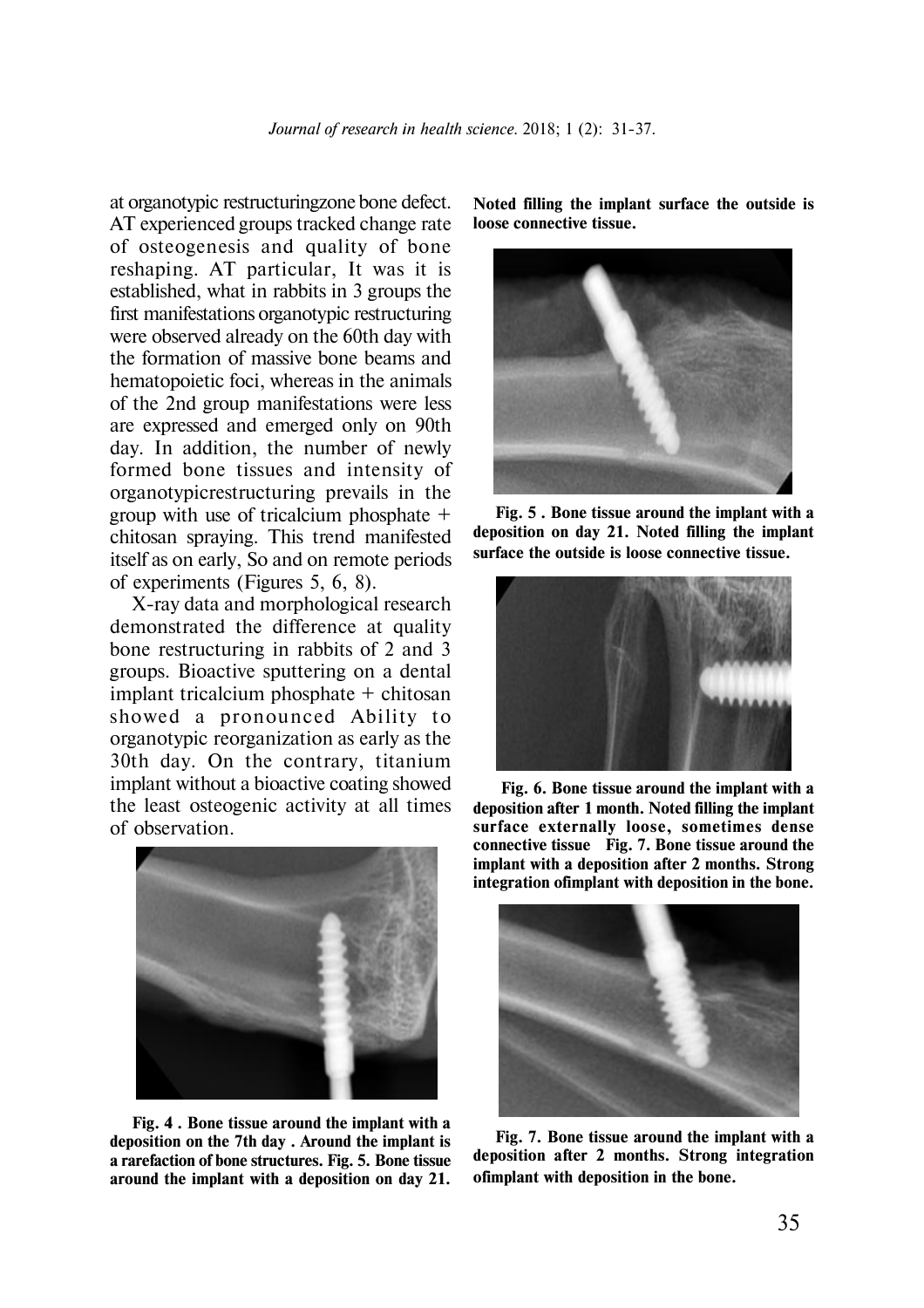Khabilov NL, Usmanov F.K. Rashidov RA. Experimental substantiation of the effectiveness of the bioactive layer of the titanium dental implant.



**Fig. 8 . Bone tissue around the implant with a deposition after 90 days. A complete healing of the bone tissue around the titanium implant with sputtering was noted.**

#### **Conclusions**

H and the results of their own research found that the composites of chitosan and tricalcium phosphate have no negative impact on the health of the experimental animals.

Morphological analysis of the bone tissue of the head of the femur allowed to study the processes of bone formation after implantation of dental titanium implants with the deposition of bioactive layer tricalcium phosphate + chitosan and evaluate the effect on process of reparative regeneration of the bioactive layer. It is obvious that processes of bone regeneration tricalcium phosphate + chitosan deposition has a positive effect.

Histological studies and control X-rays confirm the intensive osteogenesis when installing titanium implants with the deposition of tricalcium phosphate and chitazone .

The analysis of histological preparations showed that the domestic composite does not break the process of bone formation and dental implants are reliably and stably integrated at the site of implantation. Reliable osseointegration depends on the material in the bioactive sputtering and the design features of the implant itself.

X-ray images and results of morphological studies confirm the signs of osseointegration : Implant permanence (ankylosis) , intimate contact with bone tissue without signs of inflammation, absence of signs of thinning of bone tissue or the interval between the implant and the bone on X-ray , all adjacent tissues in a normal state. Bioactive compositetricalcium phosphate and hitazona is osteoinductive, serves as a framework, in which regenerates bone tissue. Resorption of the bioactive layer occurs gradually, the restoration of bone tissue occurs by type of complete healing. Research results allow us to draw a conclusion about safety for public health and the effectiveness of bioactive layer for dental implants chitosan + trialcium phosphate.